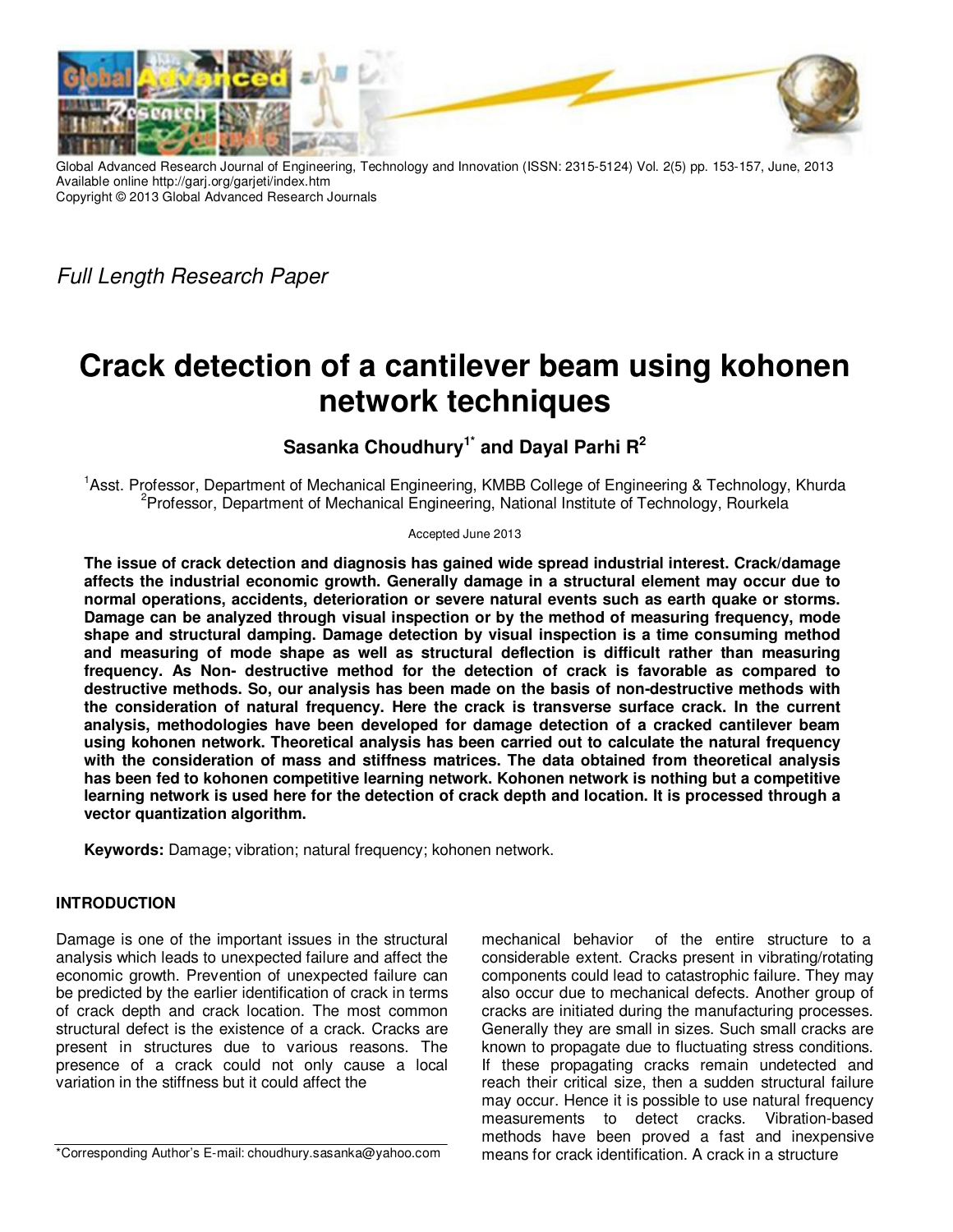induces a local flexibility which affects the dynamic behavior of the whole structure to a considerable degree. It results in reduction of natural frequencies and changes in mode shapes. An analysis of these changes makes it possible to determine the position and depth of cracks. Most of the researches use in their studies open crack models, i.e. they assume that a crack remains always open during vibration. Therefore, if an always open crack is assumed, the decrease in experimental natural frequencies will lead to an underestimation of the crack depth. (Das et al., 2009) have been performed an analytical studies by on fuzzy inference system for detection of crack location and crack depth of a cracked cantilever beam structure using six input parameters to the fuzzy member ship functions. The six input parameters are percentage deviation of first three natural frequencies and first three mode shapes of the cantilever beam. The two output parameters of the fuzzy inference system are relative crack depth and relative crack location Experimental setup has been developed for verifying the robustness of the developed fuzzy inference system. The developed fuzzy inference system can predict the location and depth of the crack in a close proximity to the real results. Detection of crack location using cracked beam element method for structural analysis has been presented by (Viola et al., 2001). (Parhi et al., 2009) have presented comprehensive review of,no-linear statistical relationship between high dimensional data into simple geometric relationship on a two-dimensional display. It may also be thought to produce some kind of abstraction. These two aspects visualization and abstraction occur in a member of complex engineering task such as process analysis, machine perception, control and communication. (M. Cottrel et al., 2003) have been performed an analytical study on Kohonen Network and suggested methodologies in the domain of dynamic vibration of cracked structures using energy methods, finite element methods, fuzzy inference techniques, neural networks, neuro-fuzzy adaptive techniques and genetic algorithms for identifying the intensity and location of cracks. (T. Kohonen et al., 1996) have been proposed that the Self Organizing Map (SOM) method is a new powerful software tool for the visualization of high dimensional data. They explain that SOM converts complexthat the Kohonen algorithm is a powerful tool for data analysis. In that case they define a specific algorithm which provides a simultaneous classification of the observation and of the modalities. (Vesanto et al., 1999) have been proposed that the Self-Organizing Map (SOM) is a vector quantization method which places the prototype vectors on a regular low- dimensional grid in an ordered fashion. This makes the SOM a powerful visualization tool. Also its performance in terms of computational load is evaluated and compared to a corresponding C program. (Kauppinen et al., 1999) have been proposed a non-segmenting defect detection technique combined with a self-organizing map (SOM) based classifier and

user interface. They have tried to avoid the problems with adaptive detection techniques, and to provide an intuitive user interface for classification, helping in training material collection and labeling, and with a possibility of easily adjusting the class boundaries. Many researchers have been used this kohonen network in different area of research but in this paper we have proposed the essential processes as well as the mechanism followed in the Kohonen Network for the detection of crack depth and crack location

#### **Finite element vibration analysis**

Finite Element Analysis (FEA) was first developed in 1943 by R. Courant, who utilized the method of numerical analysis and minimization of vibrational calculus to obtain approximate solutions to vibration systems. FEA uses a complex system of points called nodes which make a grid called mesh. This mesh is programmed to contain the material and structural properties which define how the structure will react to certain loading conditions. Nodes are assigned at a certain density throughout the material depending on the anticipated stress levels of a particular area.

#### **Finite element formulation theory**

The beam with a transverse edge crack is clamped at left end, free at right end and has uniform structure with a constant rectangular cross-section of 800 mm X 50 mm X 6 mm. The Euler-Bernoulli beam model is assumed for the finite element formulation. The crack in this Finite particular case is assumed to be an open crack and the damping is not being considered in this theory. Both single and double edged crack are considered for the formula.

Governing equation of free vibration

The free bending vibration of an Euler-Bernoulli beam of a constant rectangular cross section is given by the following differential equation as given in:

$$
EI\frac{d^4y}{dx^4} - m\omega_i^2 y = 0
$$
 (1)

Where 'm' is the mass of the beam per unit length  $(kg/m)$ , ' $\omega$ i' is the natural frequency of the ith mode (rad/sec), E is the modulus of elasticity (N/m2) and I is the moment of inertia (m4). By defining equation is rearranged as a fourth-order differential equation as follows:

$$
\frac{d^4 y}{dx^4} - \lambda^4 y = 0
$$
 (2)

The general solution to equation is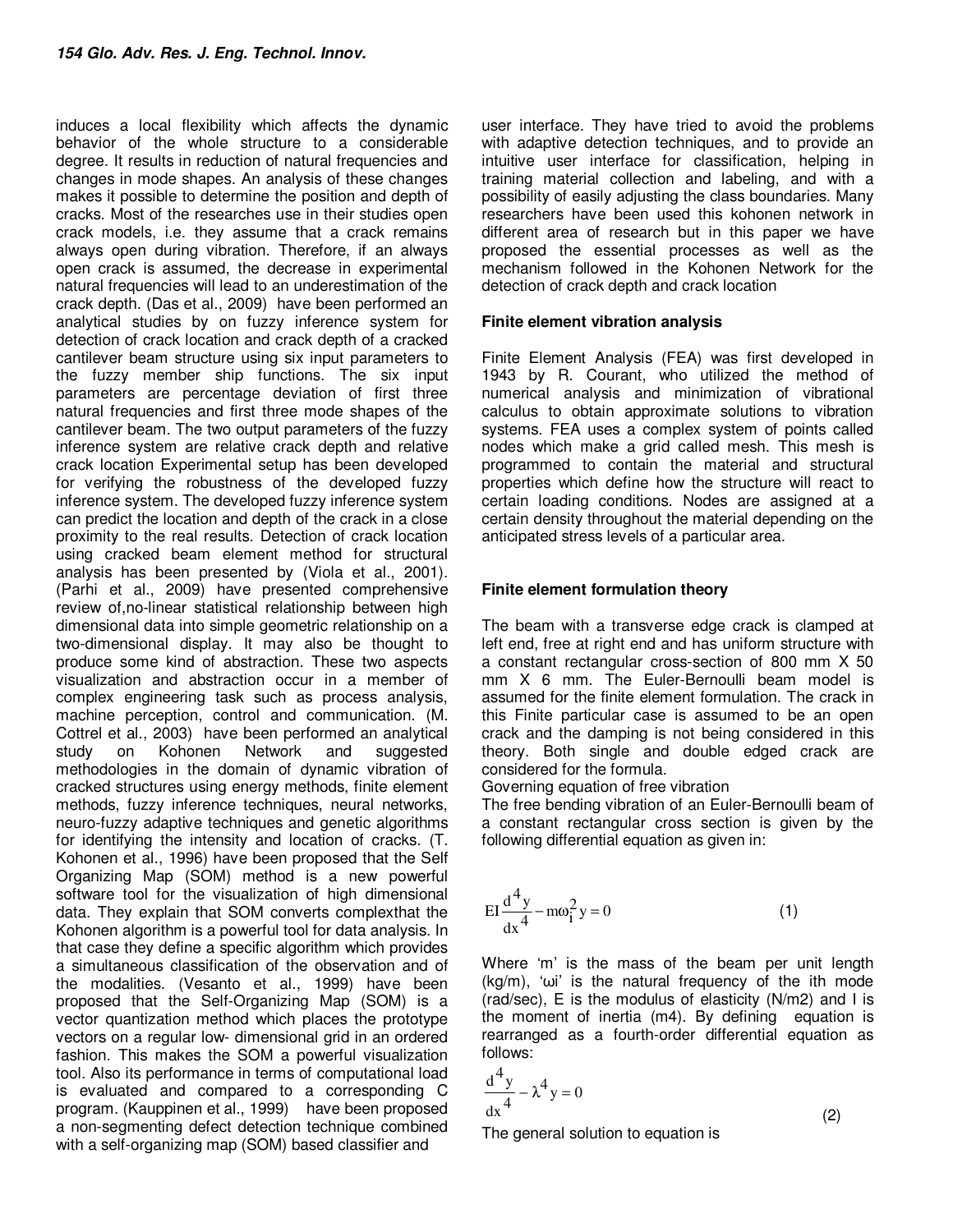$\overline{\phantom{a}}$  $\overline{\phantom{a}}$ 

 $\overline{\phantom{a}}$ 

J

$$
y = A \cos \lambda_1 x + B \sin \lambda_1 x + C \cosh \lambda_1 x + D \sinh \lambda_1 x
$$
 (3)

Where A, B, C, D are constants and 'λi' is a frequency parameter. Adopting Hermitian shape functions, the stiffness matrix of the two-noded beam element without a crack is obtained using the standard integration based on the variation in flexural rigidity.

The element stiffness matrix of the un cracked beam is given as

$$
\begin{bmatrix} \mathbf{k}^e \end{bmatrix} = \int [B(x)]^T E[[B(x)]dx
$$
  
(4)  
[B(x)] = {H<sub>1</sub>(x)H<sub>2</sub>(x)H<sub>3</sub>(x)H<sub>4</sub>(x)} (5)

Where  $[H_1(x), H_2(x), H_3(x), H_4(x)]$  is the Hermitan shape functions defined as,

$$
H_1(x) = 1 - \frac{3x^2}{1^2} + \frac{2x^3}{1^3}
$$
  
\n
$$
H_2(x) = x - \frac{2x^2}{1} + \frac{x^3}{2^3}
$$
 (6a)

 $1^2$ 

l

(6b)

$$
H_3(x) = \frac{3x^2}{1^2} - \frac{2x^3}{1^3}
$$
  
 
$$
H_4(x) = -\frac{x^2}{1} + \frac{x^3}{1^2}
$$
 (6c)

(6d)

Assuming the beam rigidity EI is constant and is given by  $EI_0$  within the element, and then the element stiffness is (6)

$$
[\text{K}^e] = \frac{\text{EI}_0}{I^3} \begin{bmatrix} 12 & 6I & -12 & 6I \\ 6I & 4I^2 & -6I & 2I^2 \\ -12 & -6I & 12 & -6I \\ 6I & 2I^2 & -6I & 4I^2 \end{bmatrix}
$$
  
(7)  

$$
[\text{K}_c^e] = [\text{K}^e] - [\text{K}_c]
$$
  
(8)  
Here,  

$$
[\text{K}_c^e] = \text{Stiffness matrix of the cracked element}
$$

 $[K^e]$ = Element stiffness matrix

 $[K_c]$  = Reduction in stiffness matrix due to the crack According to Peng et al. [10], the matrix [Kc] is

$$
[\mathbf{K}_{\mathbf{C}}] = \begin{bmatrix} \mathbf{K}_{11} & \mathbf{K}_{12} & -\mathbf{K}_{11} & \mathbf{K}_{14} \\ \mathbf{K}_{12} & \mathbf{K}_{22} & -\mathbf{K}_{12} & \mathbf{K}_{24} \\ -\mathbf{K}_{11} & -\mathbf{K}_{12} & \mathbf{K}_{11} & -\mathbf{K}_{14} \\ \mathbf{K}_{14} & \mathbf{K}_{24} & -\mathbf{K}_{14} & \mathbf{K}_{44} \end{bmatrix}
$$

(9) Where,

$$
K_{11} = \frac{12E(I_0 - I_c)}{L^4} \left[ \frac{2I_c^3}{L^2} + 3I_c \left( \frac{2L_1}{L^2} - 1 \right)^2 \right]
$$

(10a)

$$
K_{14} = \frac{12E(I_0 - I_c)}{L^3} \left[ \frac{I_c^3}{L^2} + I_c \left( 2 - \frac{5L_1}{L} + \frac{6L_1^2}{L^2} \right)^2 \right]
$$
  
\n
$$
K_{12} = \frac{12E(I_0 - I_c)}{L^3} \left[ \frac{I_c^3}{L^2} + I_c \left( 2 - \frac{7L_1}{L} + \frac{6L_1^2}{L^2} \right)^2 \right]
$$
  
\n
$$
K_{24} = \frac{12E(I_0 - I_c)}{L^2} \left[ \frac{3I_c^3}{L^2} + 2I_c \left( 2 - \frac{9L_1}{L} + \frac{9L_1^2}{L^2} \right)^2 \right]
$$
  
\n(10c)

$$
L^2
$$

(10d)

$$
K_{22} = \frac{12E(I_0 - I_c)}{L^3} \left[ \frac{3I_c^3}{L^2} + 2I_c \left( \frac{3L_1}{L} - 2 \right)^2 \right]
$$
  
\n
$$
K_{44} = \frac{12E(I_0 - I_c)}{L^2} \left[ \frac{3I_c^3}{L^2} + 2I_c \left( \frac{3L_1}{L} - 1 \right) \right]
$$
  
\n(10e)

 $\begin{bmatrix} L & & L & L \end{bmatrix}$ 

L

 $\mathsf{I}$ 

 $\setminus$ 

(10f) Here,

 $lc=1.5W$ 

L=total length of the beam

L1=distance between the left node and crack

 $\mathbf{r}$ 

L

$$
I_0 = \frac{BW^3}{12} =
$$

12 Moment of inertia of the beam cross section

$$
I_{c} = \frac{B(W - a)^{3}}{12} =
$$

12 Moment of inertia of the beam with crack.

It is supposed that the crack does not affect the mass distribution of the beam. Therefore, the consistent mass matrix of the beam element can be formulated directly as

$$
\begin{bmatrix} M^e \end{bmatrix} = \int_{0}^{1} \rho A[H(x)]^T [H(x)] dx
$$
\n
$$
\begin{bmatrix} 156 & 22 & 1 & 54 & -13 & 1 \\ 0 & & & & & \\ M^e & \end{bmatrix} = \frac{\rho A I}{420} \begin{bmatrix} 156 & 22 & 1 & 54 & -13 & 1 \\ 22 & 1 & 41 & 2 & 13 & 1 & -31 & 2 \\ 54 & 13 & 1 & 156 & -22 & 1 \\ -13 & 1 & -31 & 2 & -22 & 1 & 41 & 2 \end{bmatrix}
$$
\n
$$
(12)
$$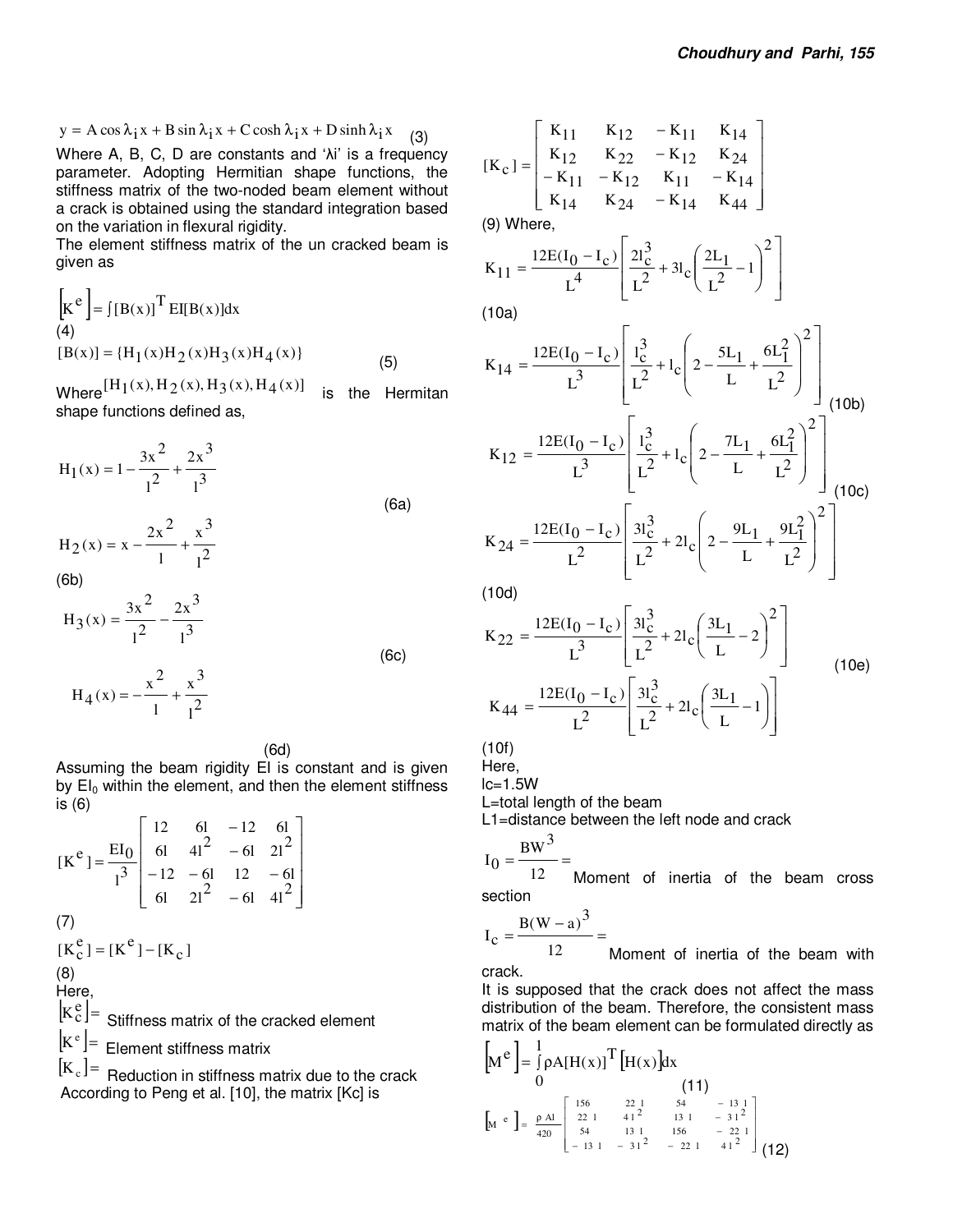

**Fig.1**. Geometry of the Cracked Cantilever Beam



**Fig 2**. Architecture of Kohonen Network

|  |  | Table 1. Input data and results for genetic controller |  |  |
|--|--|--------------------------------------------------------|--|--|
|--|--|--------------------------------------------------------|--|--|

| S/N | <b>Relative first</b><br>natural<br>frquency | Relative<br>second<br>natural<br>frequency | <b>Relative</b><br>third natural<br>frequency | <b>Relative crack</b><br>depth | <b>Relative crack</b><br>location | Kohonen<br>technique<br>relative<br>crack depth | Kohonen<br>technique<br>relative crack<br>location |
|-----|----------------------------------------------|--------------------------------------------|-----------------------------------------------|--------------------------------|-----------------------------------|-------------------------------------------------|----------------------------------------------------|
|     | 0.87                                         | 0.914                                      | 0.985                                         | 0.212                          | 0.145                             | 0.216                                           | 0.139                                              |
| 2   | 0.878                                        | 0.945                                      | 0.992                                         | 0.297                          | 0.254                             | 0.307                                           | 0.265                                              |
| 3   | 0.885                                        | 0.969                                      | 0.995                                         | 0.267                          | 0.228                             | 0.273                                           | 0.23                                               |
| 4   | 0.904                                        | 0.973                                      | 0.974                                         | 0.252                          | 0.232                             | 0.257                                           | 0.229                                              |
| 5   | 0.915                                        | 0.981                                      | 0.979                                         | 0.229                          | 0.272                             | 0.226                                           | 0.267                                              |
| 6   | 0.936                                        | 0.991                                      | 0.955                                         | 0.198                          | 0.305                             | 0.208                                           | 0.302                                              |
|     | 0.947                                        | 0.995                                      | 0.969                                         | 0.217                          | 0.395                             | 0.21                                            | 0.391                                              |
| 8   | 0.918                                        | 0.929                                      | 0.974                                         | 0.265                          | 0.378                             | 0.263                                           | 0.388                                              |
| 9   | 0.932                                        | 0.955                                      | 0.995                                         | 0.159                          | 0.21                              | 0.162                                           | 0.212                                              |
| 10  | 0.976                                        | 0.98                                       | 0.929                                         | 0.165                          | 0.248                             | 0.161                                           | 0.252                                              |

The natural frequency then can be calculated from the relation.

$$
[-\omega^2 [M] + [K] \{q\} = 0
$$
  
(13)

Where,

q=displacement vector of the beam

### **Kohonen network technique**

The training of the Kohonen Network is done by a specific algorithm. The goal is to obtain a map where two points, which are nearby in the input space are also closed in the map. The algorithm of kohonen network is processed through various mechanisms as explained